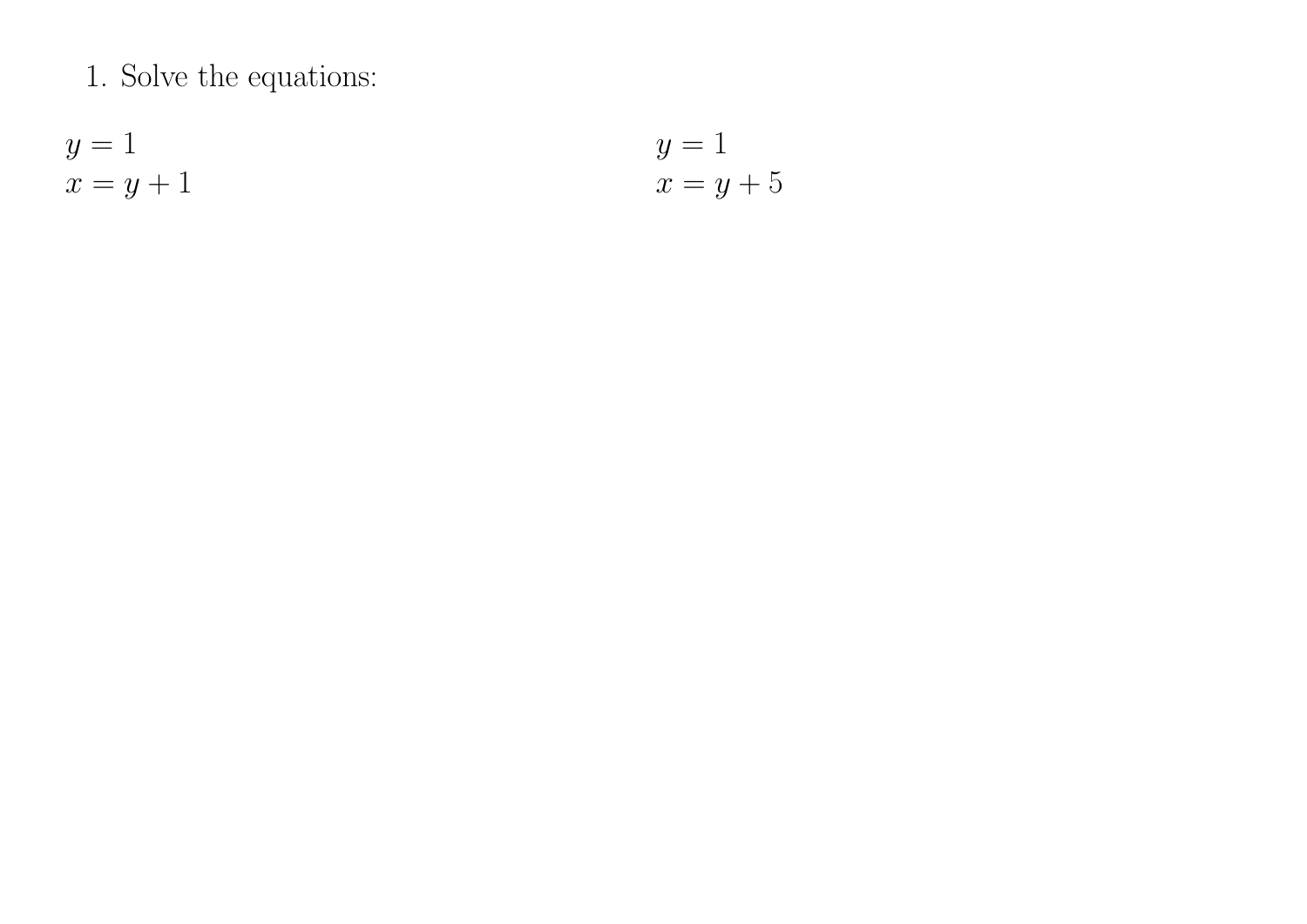$$
y = 2
$$
  

$$
x = y - 1
$$
  

$$
y = 4
$$
  

$$
x = y - 2
$$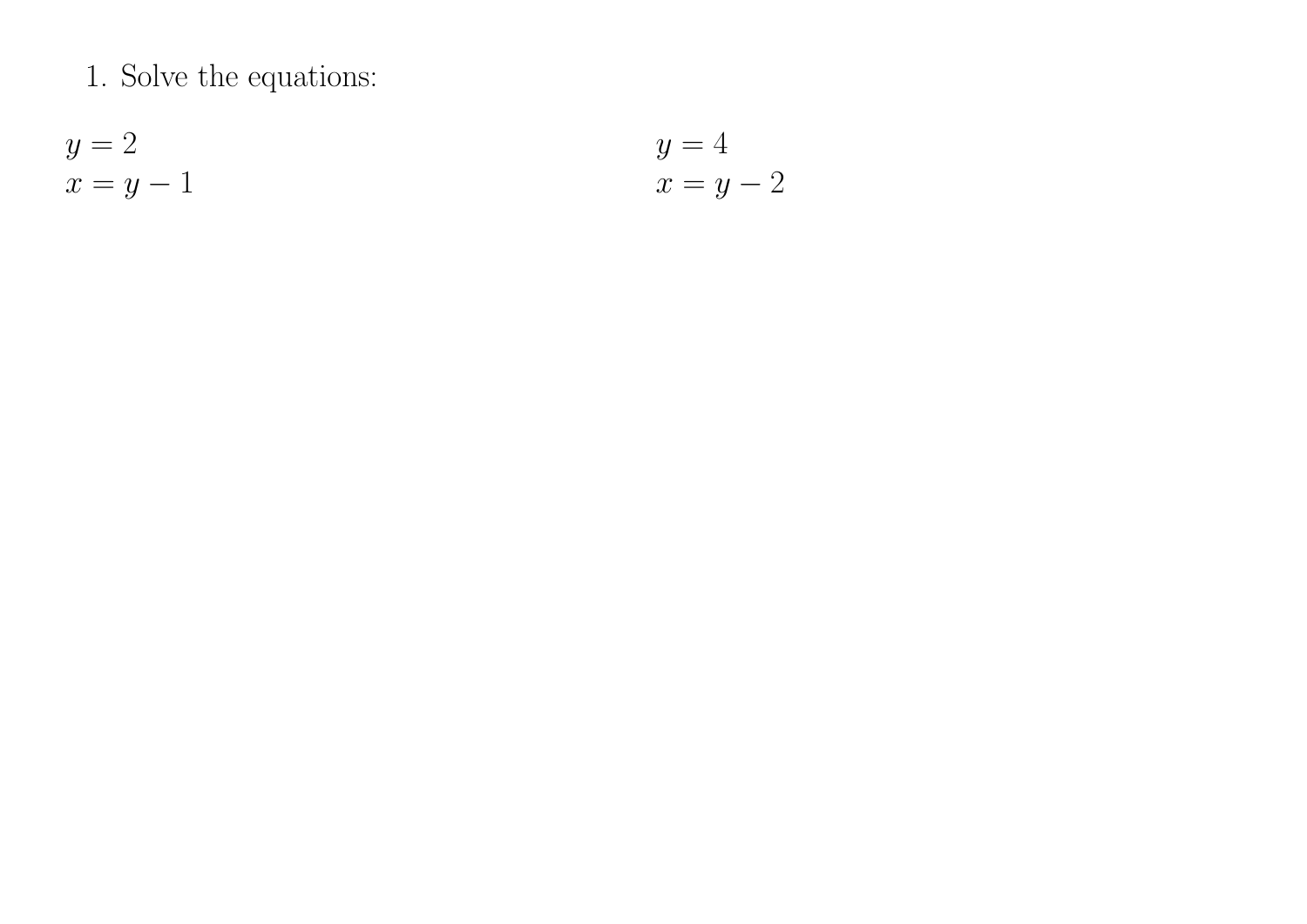$$
y = 1
$$
  

$$
x = -y + 1
$$
  

$$
y = 1
$$
  

$$
x = -y + 5
$$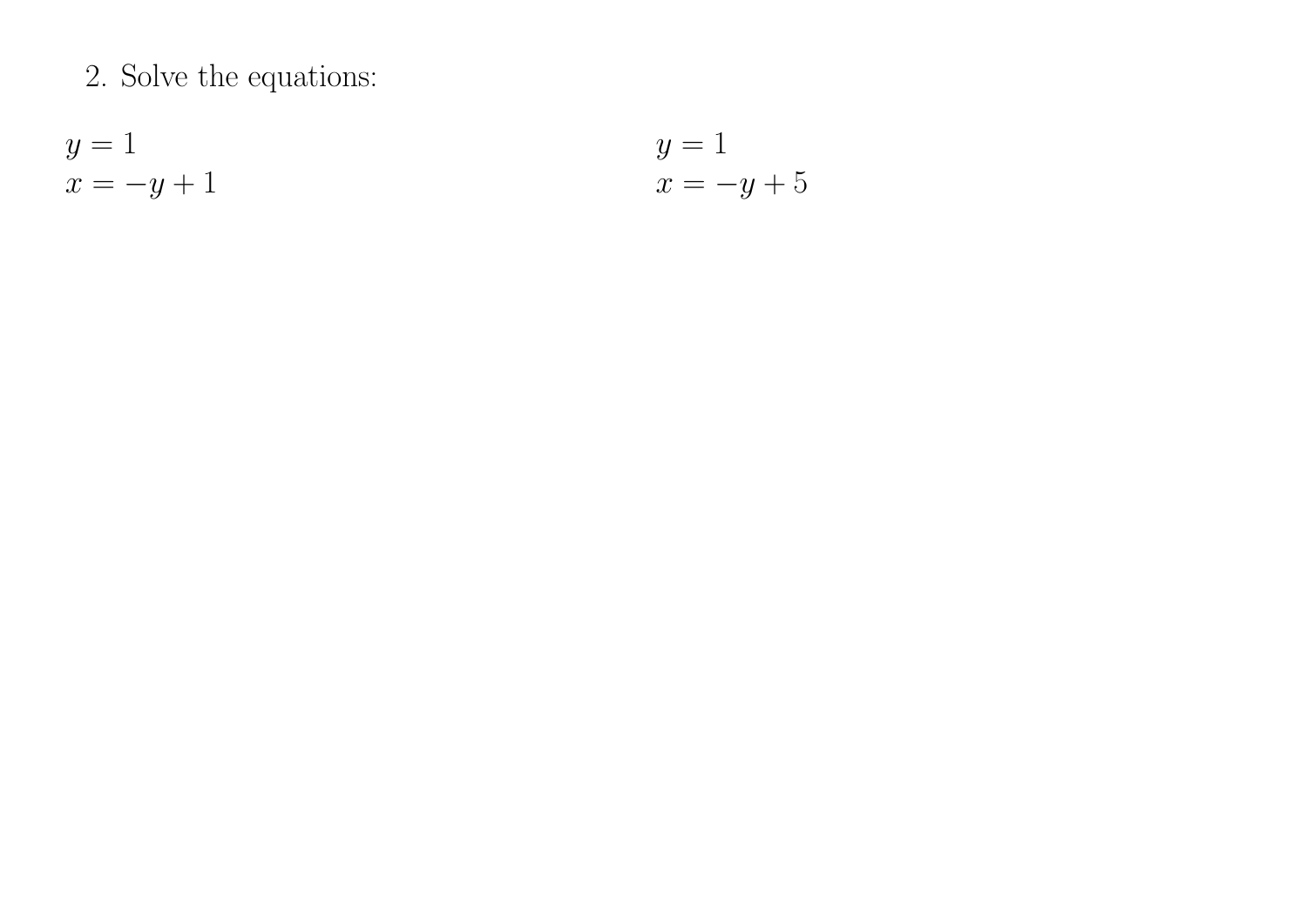$$
y = 2
$$
  

$$
x = -y - 1
$$
  

$$
y = 4
$$
  

$$
x = -y - 2
$$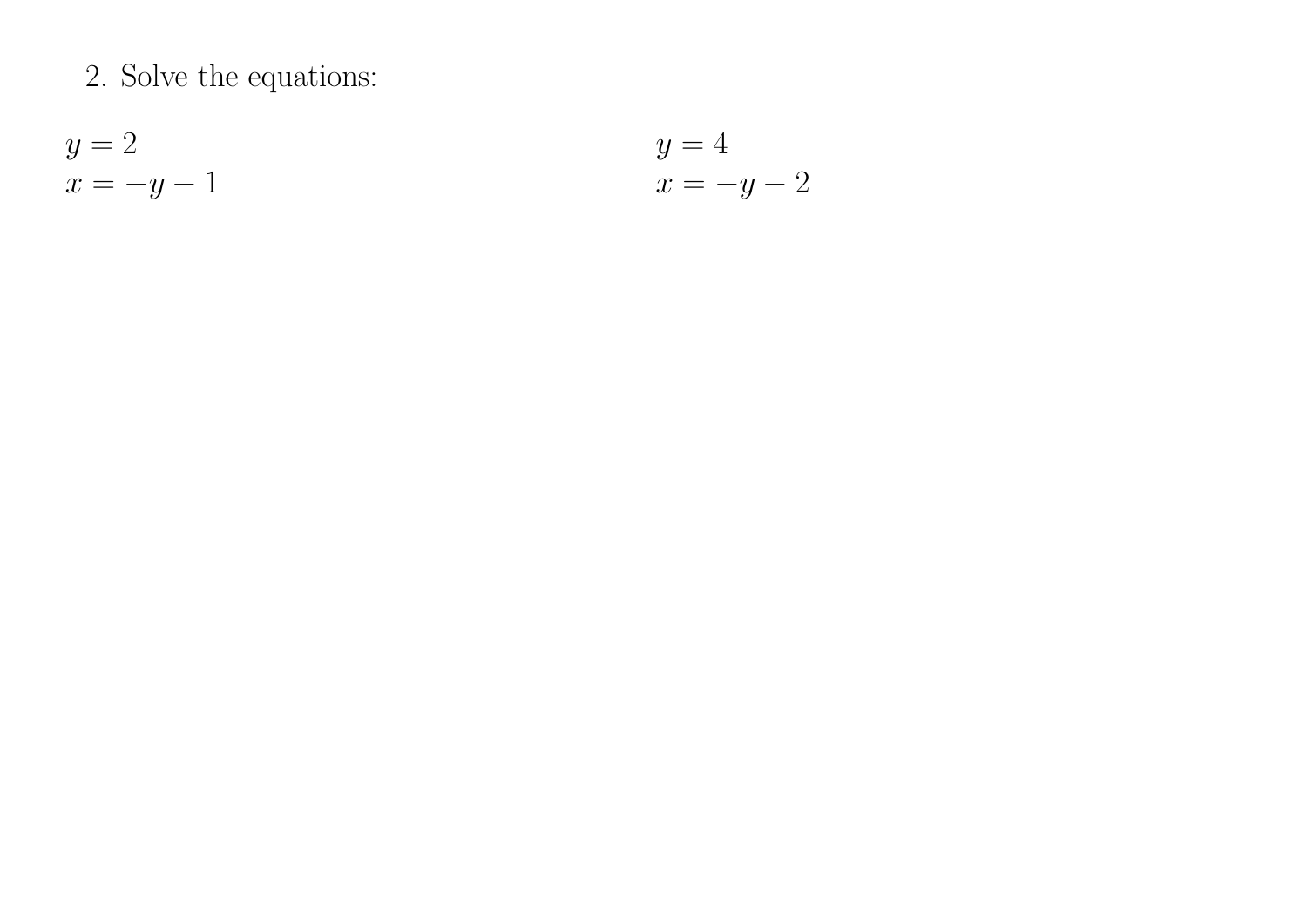$$
x + y = 11
$$
  

$$
x + 2y = 12
$$
  

$$
x + y = 11
$$
  

$$
x + y = 9
$$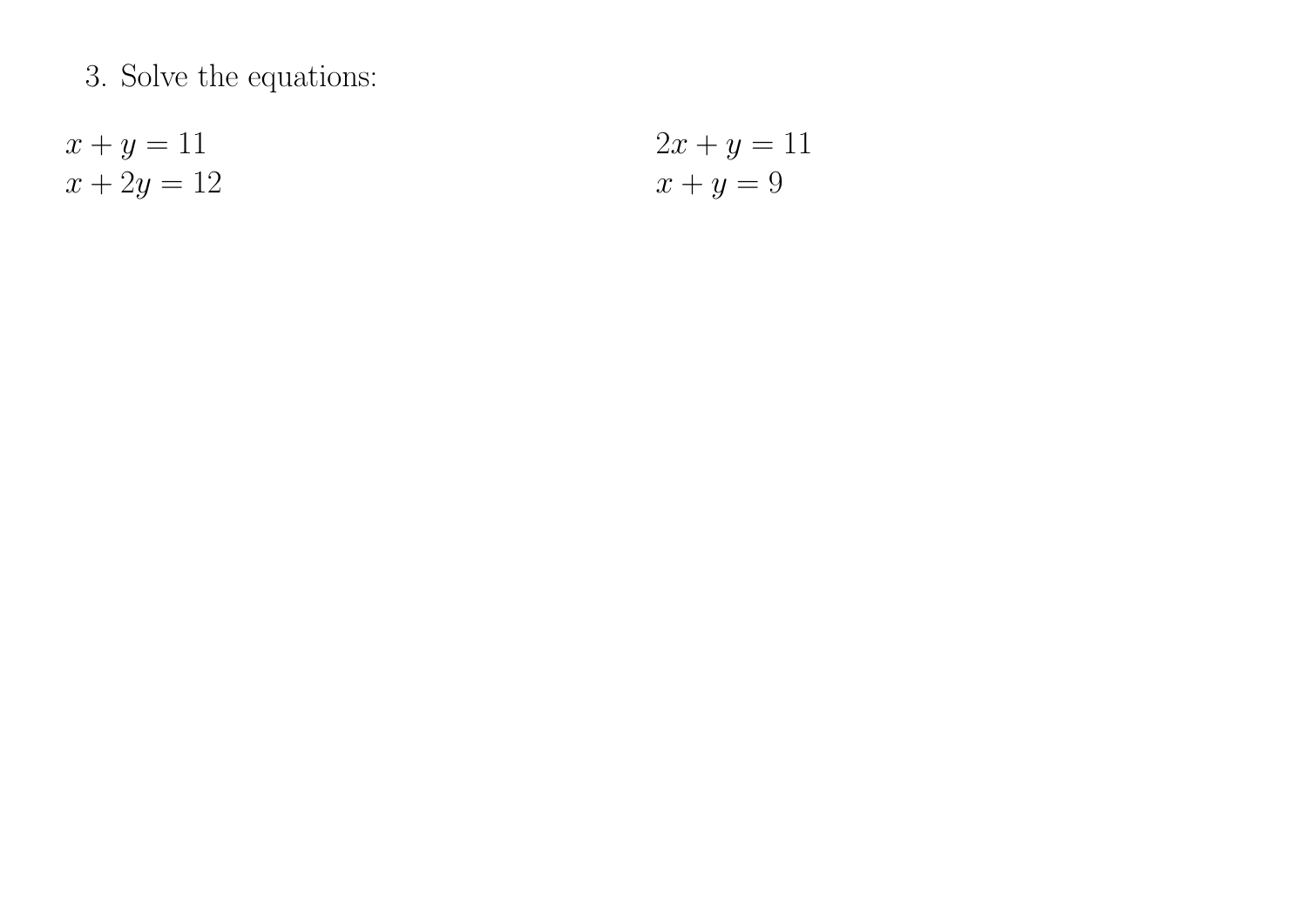$$
2x + y = 11
$$
  
2x + 2y = 12  

$$
2x + 4y = 12
$$
  

$$
x + 4y = 10
$$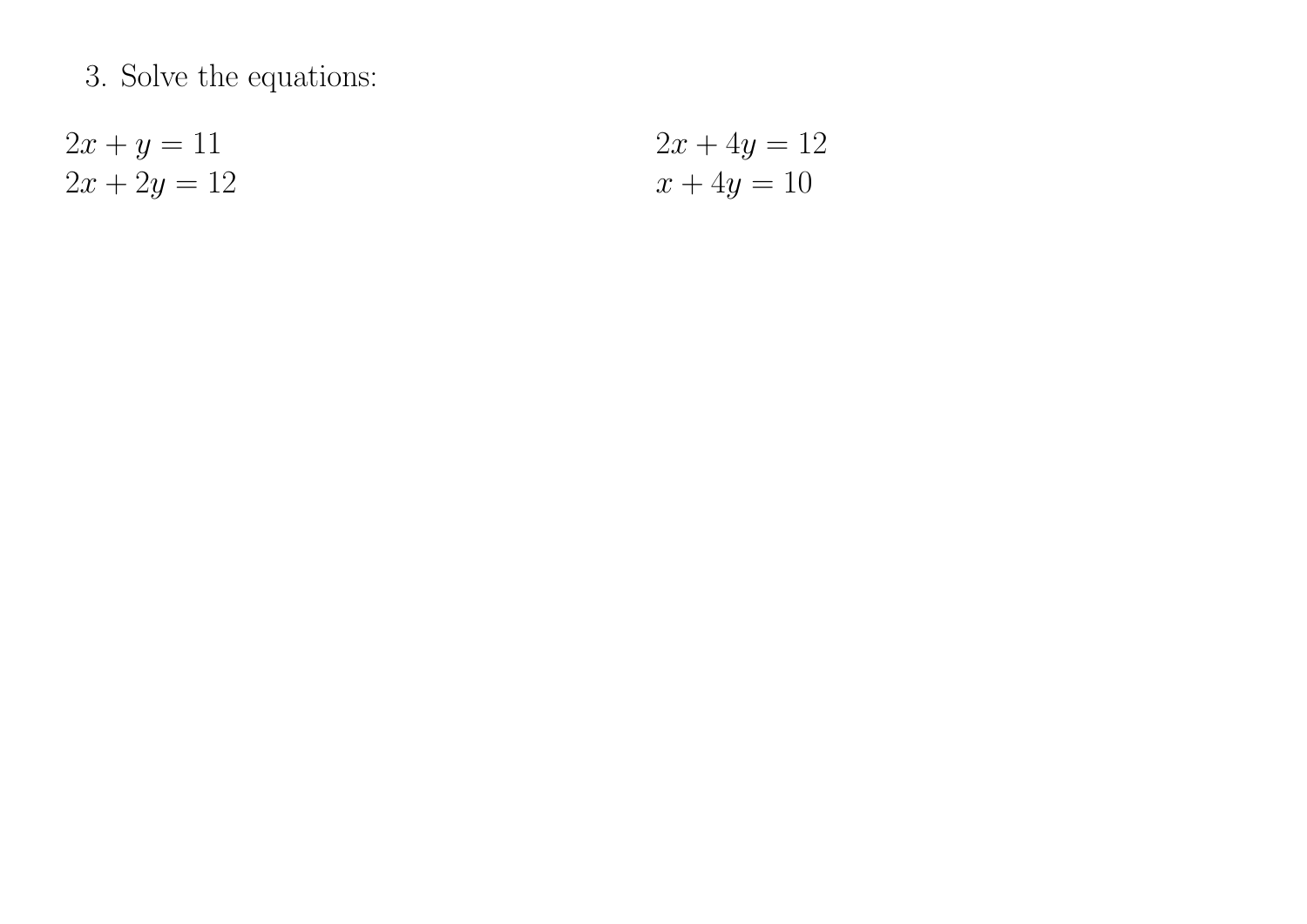$$
3x + y = 14
$$
  
2x + 2y = 12  

$$
2x + 5y = 12
$$
  

$$
x + 7y = 15
$$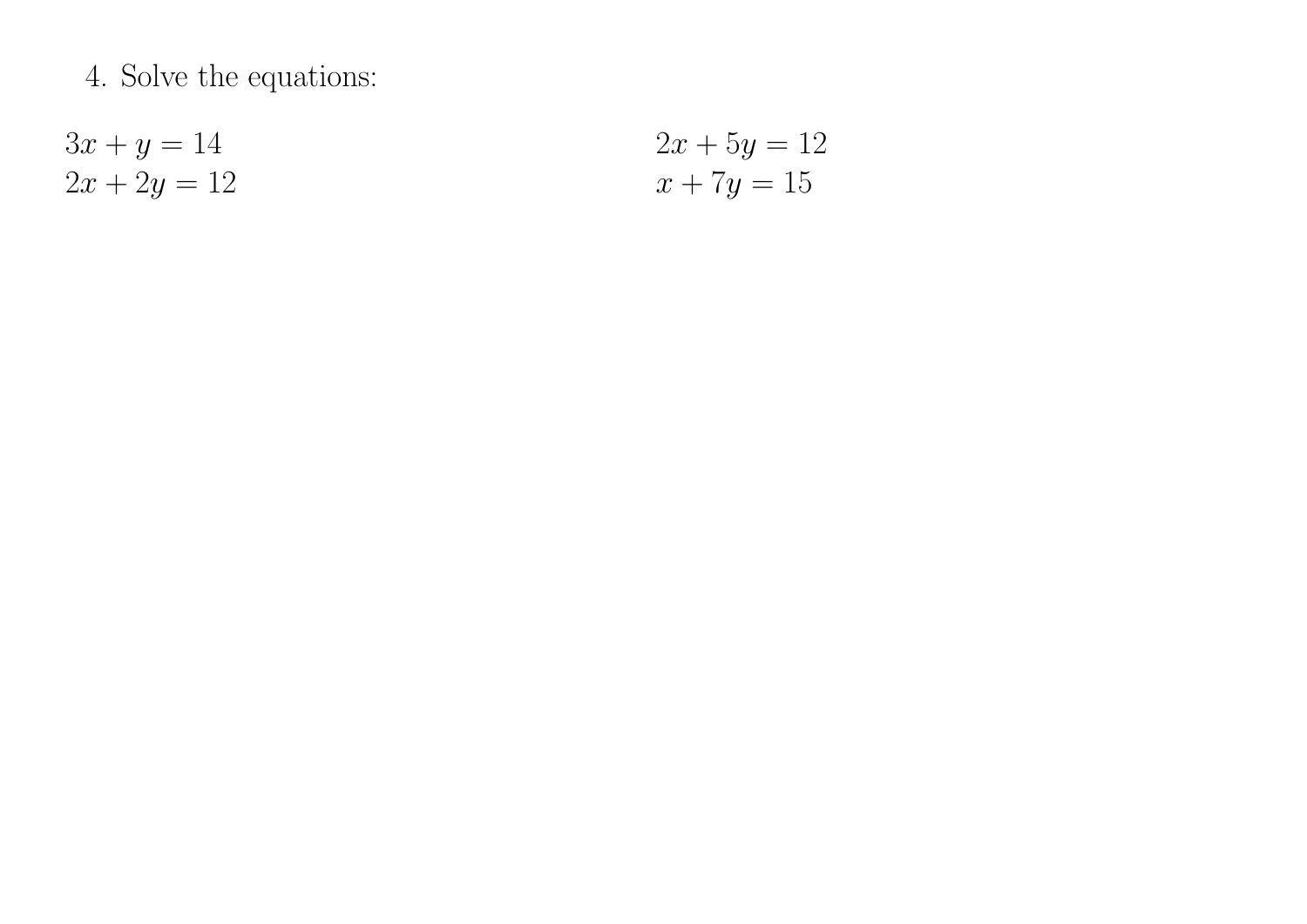$$
3x + 7y = 22\nx + 2y = 7
$$
\n
$$
5x + 4y = 18\nx + 11y = 24
$$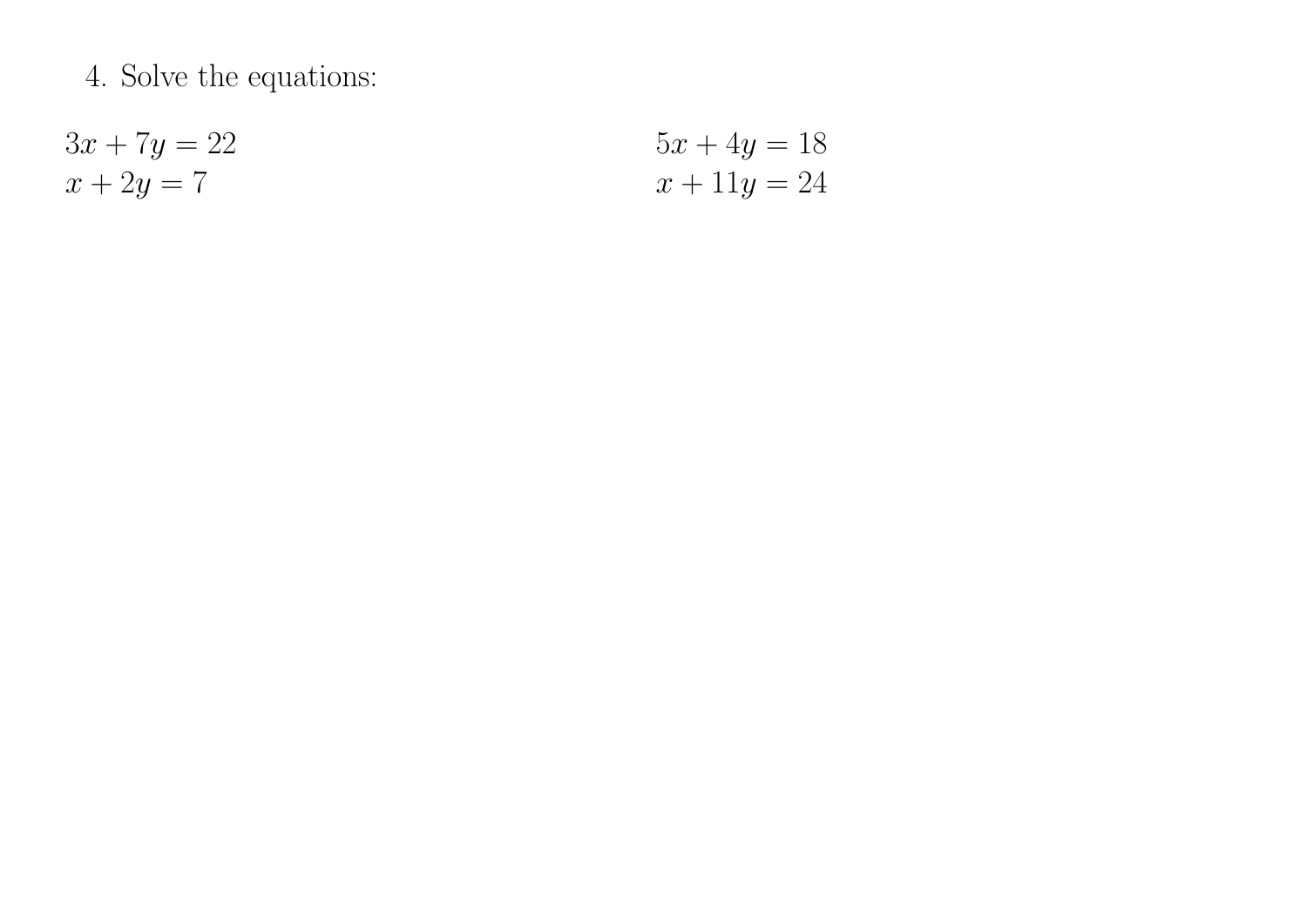$$
7x + 3y = 23\n3x + 2y = 12
$$
\n
$$
7x + 2y = 29\n5x + 3y = 27
$$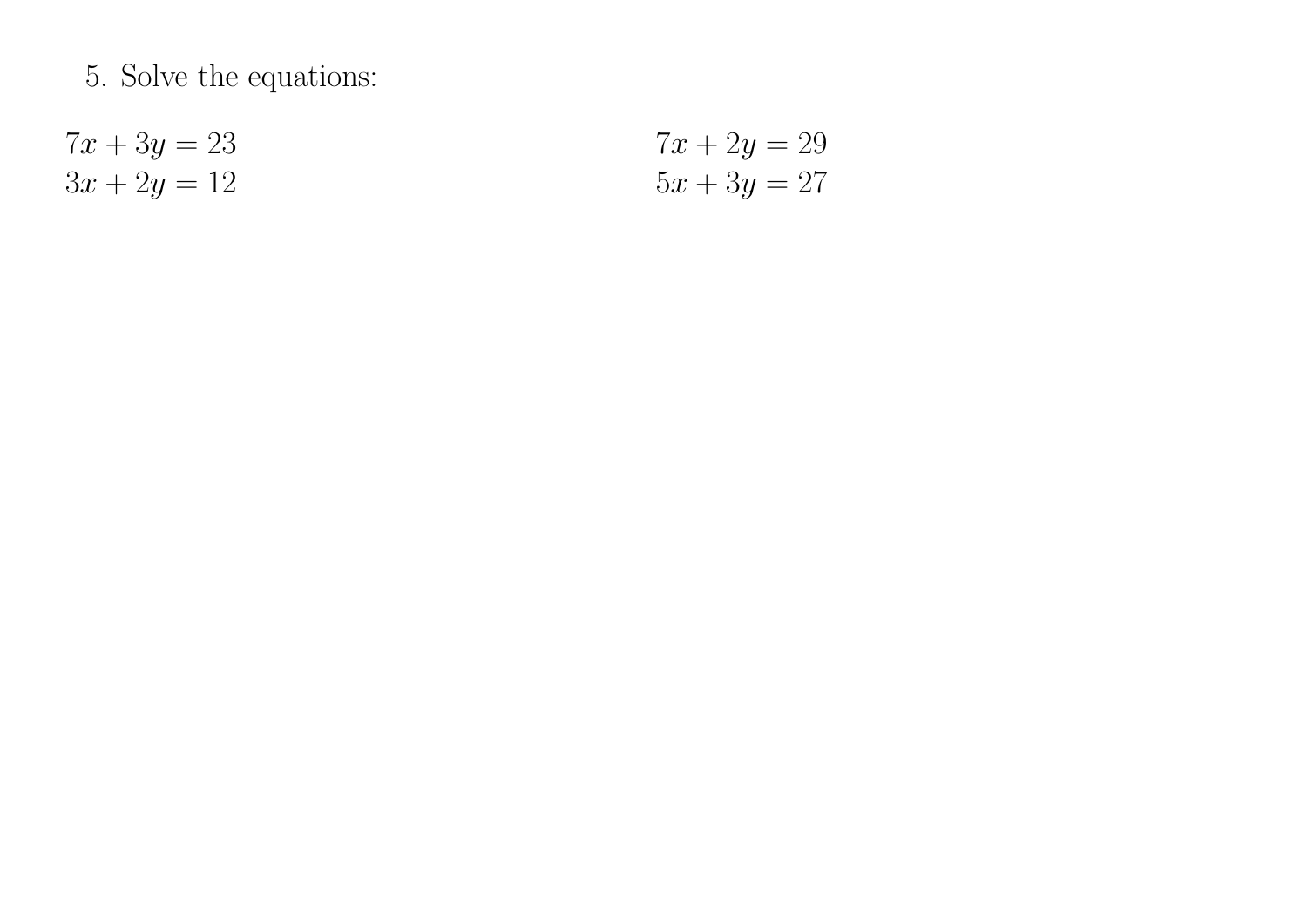$$
4x + 5y = 23\n7x + 3y = 23\n4x + 3y = 55
$$
\n
$$
4x + 3y = 55
$$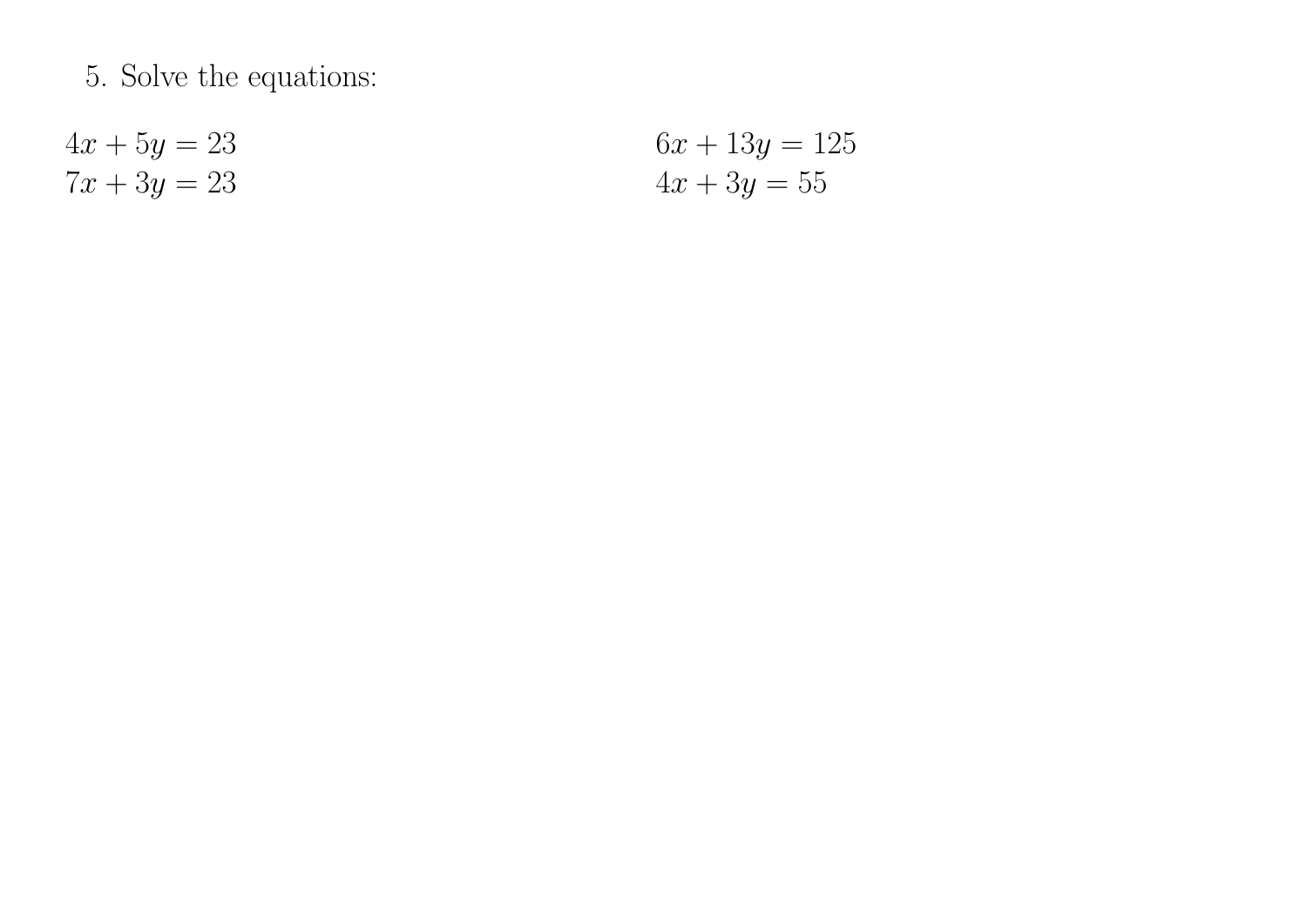$$
3x - y = 10
$$
  
\n
$$
2x + 2y = 12
$$
  
\n
$$
2x + 7y = 15
$$
  
\n
$$
2x + 7y = 15
$$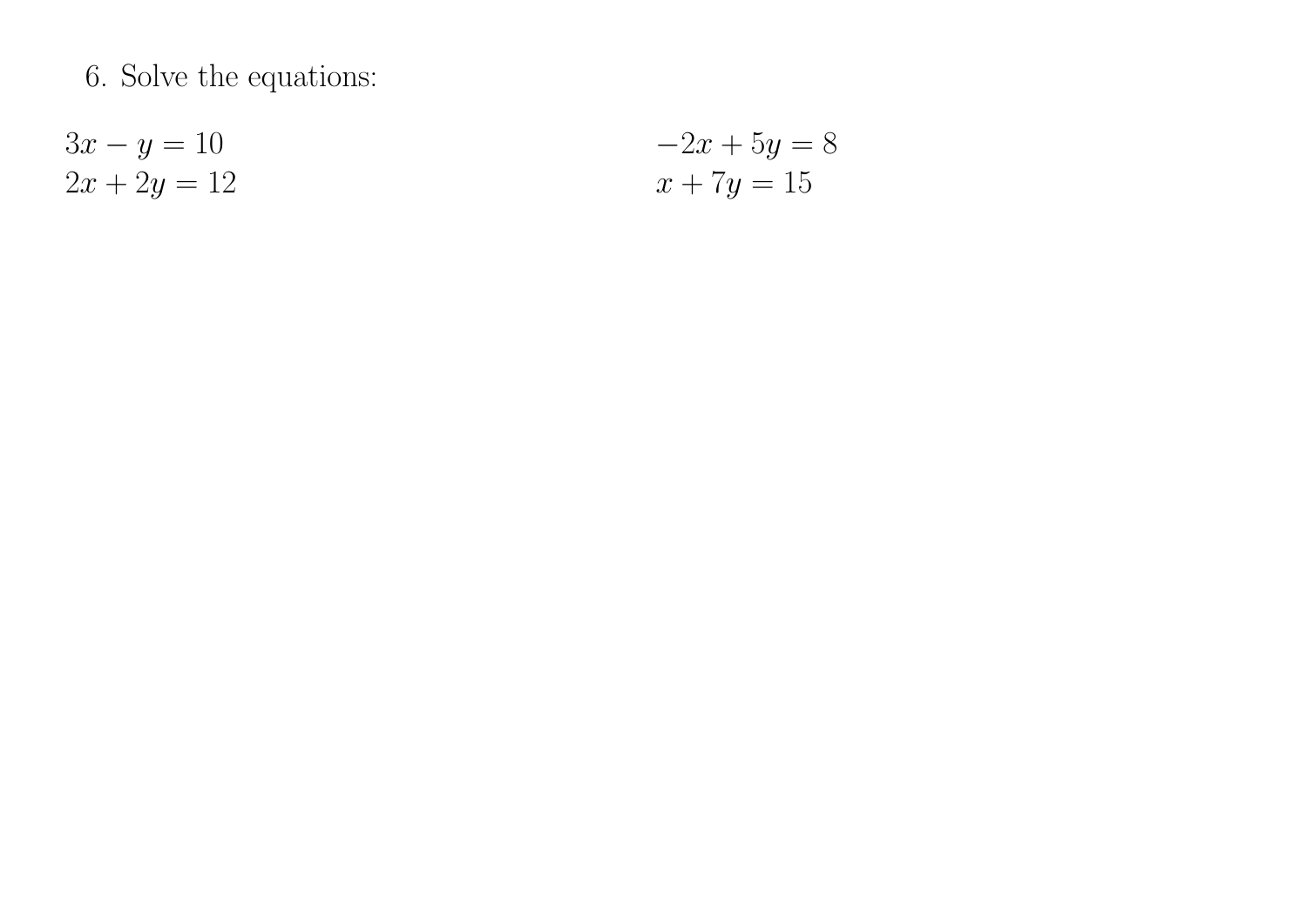$$
-3x - 7y = -22\nx + 2y = 7
$$
\n
$$
5x + 4y = 18\n-x - 11y = -24
$$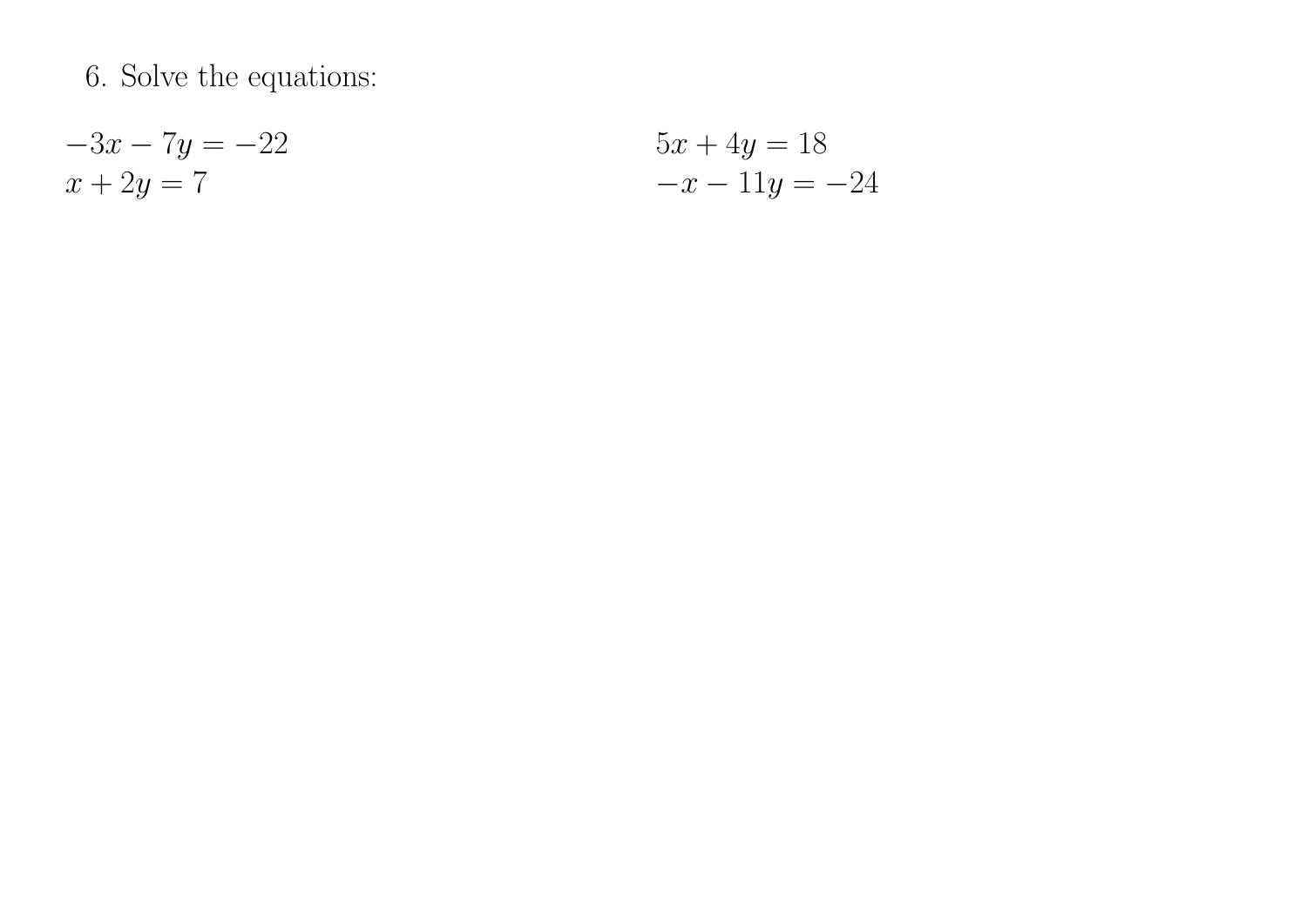$$
7x - 3y = 5\n3x + 2y = 12
$$
\n
$$
7x + 2y = 29\n5x - 3y = 3
$$